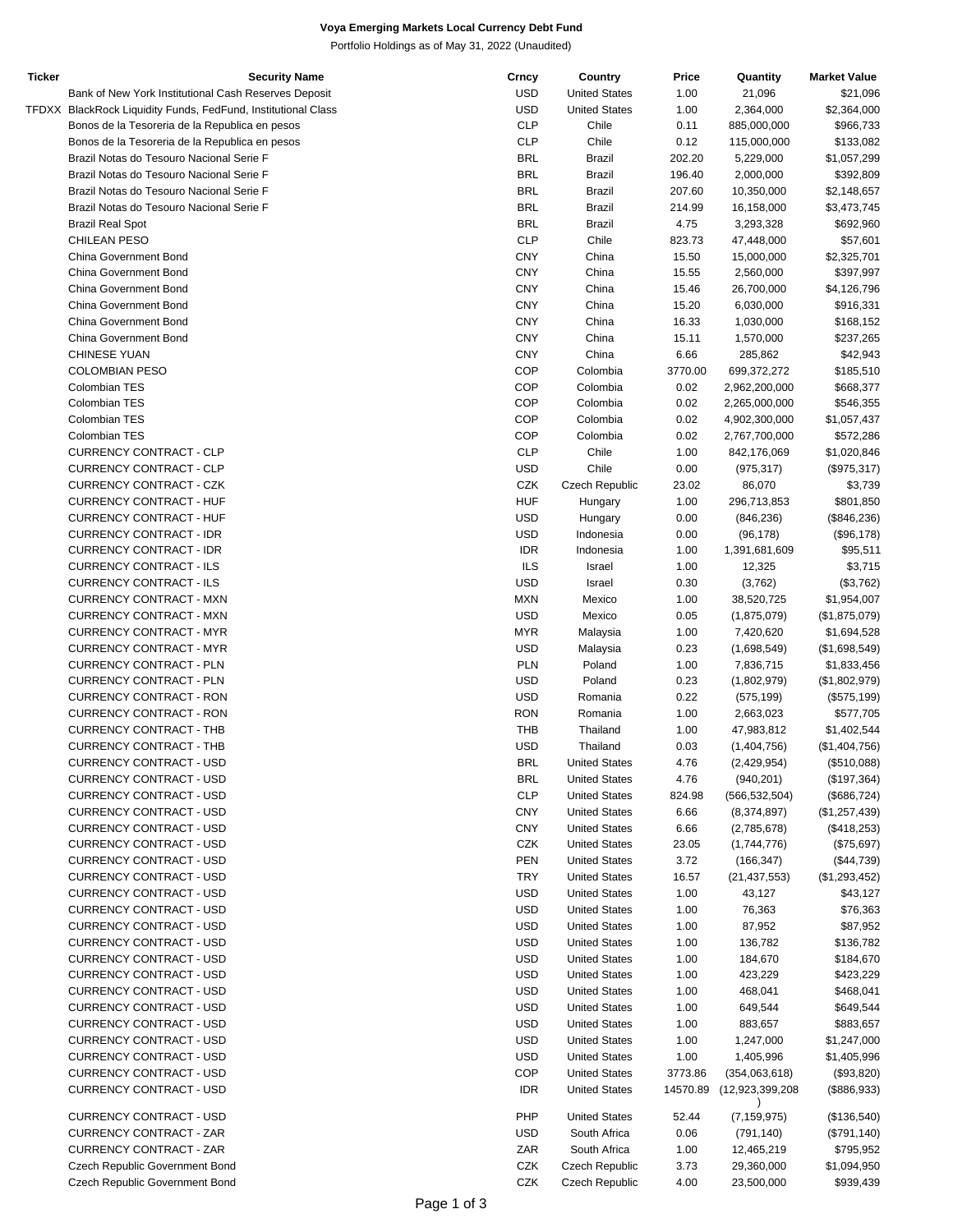# **Voya Emerging Markets Local Currency Debt Fund**

Portfolio Holdings as of May 31, 2022 (Unaudited)

| Ticker |                                                  | <b>Security Name</b> | Crncy      | Country              | Price    | Quantity       | <b>Market Value</b> |
|--------|--------------------------------------------------|----------------------|------------|----------------------|----------|----------------|---------------------|
|        | Czech Republic Government Bond                   |                      | CZK        | Czech Republic       | 3.30     | 9,060,000      | \$298,660           |
|        | Czech Republic Government Bond                   |                      | <b>CZK</b> | Czech Republic       | 3.51     | 10,660,000     | \$374,045           |
|        | Dominican Republic International Bond            |                      | <b>DOP</b> | Dominican Republic   | 1.81     | 8,000,000      | \$145,062           |
|        | DOMINION RES I 06/01/2022                        |                      | <b>USD</b> | <b>United States</b> | 100.00   | 1,000,000      | \$999,973           |
|        | EATON CORP GTD 06/01/2022                        |                      | <b>USD</b> | <b>United States</b> | 100.00   | 1,000,000      | \$999,973           |
|        | European Investment Bank                         |                      | ZAR        | Supranational        | 6.57     | 15,360,000     | \$1,009,511         |
|        | European Investment Bank                         |                      | ZAR        | Supranational        | 6.52     | 6,900,000      | \$450,223           |
|        | European Investment Bank                         |                      | PLN        | Supranational        | 21.63    | 2,402,000      | \$519,503           |
|        | Export-Import Bank of Korea                      |                      | <b>IDR</b> | South Korea          | 0.01     | 15,800,000,000 | \$1,110,963         |
|        | GENERAL MLS IN 06/03/2022                        |                      | <b>USD</b> | <b>United States</b> | 99.99    | 1,000,000      | \$999,917           |
|        | <b>HUNGARIAN FORINT</b>                          |                      | <b>HUF</b> | Hungary              | 369.59   | 4,399,800      | \$11,904            |
|        | Hungary Government Bond                          |                      | <b>HUF</b> | Hungary              | 0.20     | 302,930,000    | \$617,144           |
|        | Hungary Government Bond                          |                      | <b>HUF</b> | Hungary              | 0.22     | 293,320,000    | \$646,334           |
|        | Indonesia Treasury Bond                          |                      | <b>IDR</b> | Indonesia            | 0.01     | 18,533,000,000 | \$1,250,778         |
|        | Indonesia Treasury Bond                          |                      | <b>IDR</b> | Indonesia            | 0.01     | 5,307,000,000  | \$373,714           |
|        | Indonesia Treasury Bond                          |                      | <b>IDR</b> | Indonesia            | 0.01     | 13,051,000,000 | \$983,314           |
|        | Indonesia Treasury Bond                          |                      | <b>IDR</b> | Indonesia            | 0.01     | 14,321,000,000 | \$989,879           |
|        | Indonesia Treasury Bond                          |                      | <b>IDR</b> | Indonesia            | 0.01     | 11,487,000,000 | \$827,758           |
|        | Indonesia Treasury Bond                          |                      | <b>IDR</b> | Indonesia            | 0.01     |                | \$1,323,438         |
|        |                                                  |                      | <b>IDR</b> | Indonesia            |          | 18,137,000,000 |                     |
|        | Indonesia Treasury Bond                          |                      |            |                      | 0.01     | 3,925,000,000  | \$261,347           |
|        | <b>INDONESIAN RUPIAH</b>                         |                      | <b>IDR</b> | Indonesia            | 14581.00 | 3,030,984,242  | \$207,872           |
|        | Malaysia Government Bond                         |                      | <b>MYR</b> | Malaysia             | 22.91    | 2,608,000      | \$597,458           |
|        | Malaysia Government Bond                         |                      | <b>MYR</b> | Malaysia             | 22.66    | 7,000,000      | \$1,586,200         |
|        | Malaysia Government Bond                         |                      | <b>MYR</b> | Malaysia             | 23.04    | 342,000        | \$78,811            |
|        | Malaysia Government Bond                         |                      | <b>MYR</b> | Malaysia             | 23.36    | 2,198,000      | \$513,366           |
|        | Malaysia Government Bond                         |                      | <b>MYR</b> | Malaysia             | 22.61    | 2,083,000      | \$470,959           |
|        | Malaysia Government Investment Issue             |                      | <b>MYR</b> | Malaysia             | 22.91    | 165,000        | \$37,798            |
|        | <b>MALAYSIAN RINGGIT</b>                         |                      | <b>MYR</b> | Malaysia             | 4.38     | 1,536,636      | \$350,950           |
|        | <b>Mexican Bonos</b>                             |                      | <b>MXN</b> | Mexico               | 4.84     | 12,170,000     | \$588,809           |
|        | Mexican Bonos                                    |                      | <b>MXN</b> | Mexico               | 5.00     | 28,791,000     | \$1,439,650         |
|        | Mexican Bonos                                    |                      | <b>MXN</b> | Mexico               | 4.59     | 1,470,000      | \$67,477            |
|        | Mexican Bonos                                    |                      | <b>MXN</b> | Mexico               | 4.83     | 37,912,700     | \$1,831,823         |
|        | Mexican Bonos                                    |                      | <b>MXN</b> | Mexico               | 5.04     | 20,830,000     | \$1,050,808         |
|        | <b>MEXICAN NUEVO PESO</b>                        |                      | <b>MXN</b> | Mexico               | 19.68    | 4,141,458      | \$210,435           |
|        | MIM VM BALANCE USD                               |                      | <b>USD</b> | <b>United States</b> | 100.00   | 145,000        | \$145,000           |
|        | MONDELEZ 0% 6/6/22                               |                      | <b>USD</b> | <b>United States</b> | 99.98    | 1,000,000      | \$999,831           |
|        | <b>MS VARIATION MARGIN CZK</b>                   |                      | CZK        | Czech Republic       | 4.34     | (321)          | (\$14)              |
|        | <b>MS VARIATION MARGIN MXN</b>                   |                      | <b>MXN</b> | Mexico               | 5.08     | (4,287,333)    | (\$217, 847)        |
|        | <b>MS VARIATION MARGIN PLN</b>                   |                      | PLN        | Poland               | 23.42    | 376,200        | \$88,119            |
|        | <b>MS VARIATION MARGIN ZAR</b>                   |                      | ZAR        | South Africa         | 6.39     | (2, 145)       | (\$137)             |
|        | MVM VM BALANCE USD                               |                      | <b>USD</b> | <b>United States</b> | 100.00   | 202,411        | \$202,411           |
|        | NATIONAL GRID 06/07/2022                         |                      | <b>USD</b> | <b>United States</b> | 99.98    | 1,000,000      | \$999,802           |
|        | PAYB IRS 2.66 06272027                           |                      | <b>PLN</b> | Poland               | 0.00     | (2,200,000)    | \$0                 |
|        | PAYB IRS 6.88 28/7/2022                          |                      | MXN        | Mexico               | 0.00     | (33,000,000)   | \$1,568             |
|        | Peru Government Bond                             |                      | <b>PEN</b> | Peru                 | 24.14    | 44,000         | \$10,620            |
|        | Peru Government Bond                             |                      | <b>PEN</b> | Peru                 | 24.72    | 918,000        | \$226,956           |
|        | Peru Government Bond                             |                      | <b>PEN</b> | Peru                 | 25.77    | 3,710,000      | \$955,974           |
|        | Peru Government Bond                             |                      | <b>PEN</b> | Peru                 | 22.03    | 1,972,000      | \$434,391           |
|        | PERUVIAN NUEVO SOL                               |                      | <b>PEN</b> | Peru                 | 3.72     | 408,106        | \$109,854           |
|        | Philippine Government International Bond         |                      | PHP        | Philippines          | 1.87     | 10,000,000     | \$186,502           |
|        | POLISH ZLOTY                                     |                      | PLN        | Poland               |          |                |                     |
|        | PPG INDS INC 0 06/03/2022                        |                      |            |                      | 4.27     | 278,553        | \$65,246            |
|        |                                                  |                      | <b>USD</b> | <b>United States</b> | 99.99    | 1,000,000      | \$999,917           |
|        | REC FIX 8.2800%, PAY FLT ZAR 3M JIBAR 09/30/2024 |                      | ZAR        | South Africa         | 6.61     | 7,500,000      | \$495,972           |
|        | REC FIX 8.2800%, PAY FLT ZAR 3M JIBAR 09/30/2024 |                      | ZAR        | South Africa         | 6.39     | (7,500,000)    | (\$479, 425)        |
|        | RECV IRS 2.66 06272027                           |                      | <b>PLN</b> | Poland               | (3.88)   | 2,200,000      | (\$85,298)          |
|        | RECV IRS 6.88 28/7/2022                          |                      | <b>MXN</b> | Mexico               | 0.00     | 33,000,000     | \$0                 |
|        | Republic of Poland Government Bond               |                      | <b>PLN</b> | Poland               | 19.85    | 1,600,000      | \$317,676           |
|        | Republic of Poland Government Bond               |                      | PLN        | Poland               | 18.99    | 9,380,000      | \$1,780,920         |
|        | Republic of Poland Government Bond               |                      | PLN        | Poland               | 17.75    | 1,060,000      | \$188,189           |
|        | Republic of South Africa Government Bond         |                      | ZAR        | South Africa         | 4.35     | 22             | \$1                 |
|        | Republic of South Africa Government Bond         |                      | ZAR        | South Africa         | 5.28     | 32,200,000     | \$1,701,724         |
|        | Republic of South Africa Government Bond         |                      | ZAR        | South Africa         | 5.60     | 24,037,000     | \$1,345,150         |
|        | Romania Government Bond                          |                      | <b>RON</b> | Romania              | 20.02    | 3,370,000      | \$674,571           |
|        | Romania Government Bond                          |                      | <b>RON</b> | Romania              | 21.05    | 2,965,000      | \$624,006           |
|        | Romania Government Bond                          |                      | <b>RON</b> | Romania              | 18.59    | 460,000        | \$85,511            |
|        | ROMANIAN LEU                                     |                      | <b>RON</b> | Romania              | 4.60     | 109,525        | \$23,789            |
|        | SOUTH AFRICAN RAND                               |                      | ZAR        | South Africa         | 15.64    | 11,939,354     | \$763,203           |
|        |                                                  |                      |            |                      |          |                |                     |